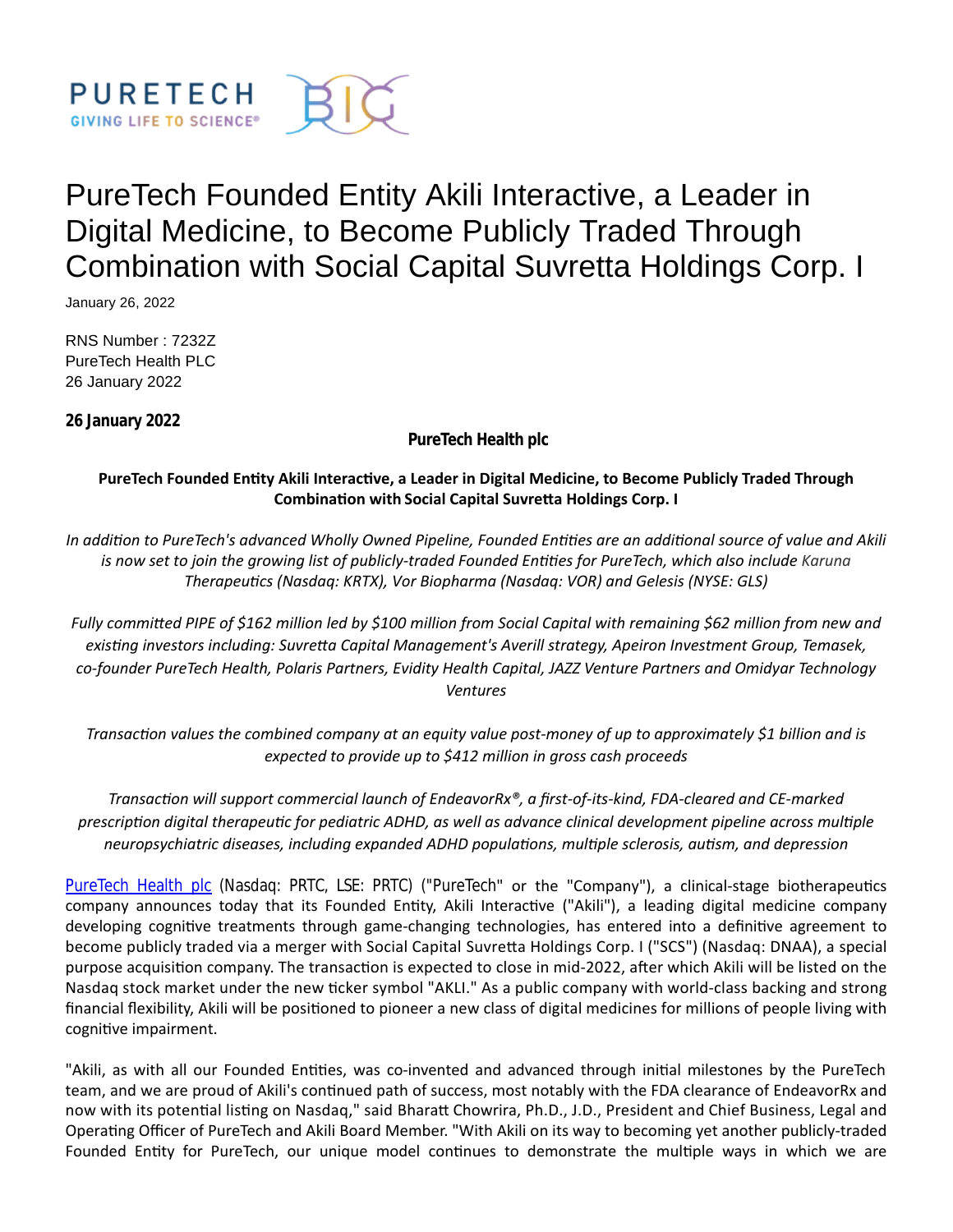generating value at PureTech, including equity stakes in public and private Founded Entities, royalties and milestone payments due to us from certain invented products, pharma collaborations to advance non-core programs and importantly - our rapidly progressing and advanced Wholly Owned Pipeline which we see as our major value driver going forward."

The full text of the announcement from Akili is as follows:

# **Akili InteracƟve, a Leader in Digital Medicine, to Become Publicly Traded Through CombinaƟon with Social Capital Suvretta Holdings Corp. I**

- *Akili's leading digital therapeutic platform combines science and technology to address cognitive impairments in paƟents, reimagining how central nervous system medicines are designed, developed, and delivered*
- *TransacƟon will support commercial launch of EndeavorRx®, a first-of-its-kind, FDA-cleared and CE-marked prescripƟon digital therapeuƟc for pediatric ADHD, as well as advance clinical development pipeline across* multiple neuropsychiatric diseases, including expanded ADHD populations, multiple sclerosis, autism, and *depression*
- *TransacƟon values the combined company at an equity value post-money of up to approximately \$1 billion and is expected to provide up to \$412 million in gross cash proceeds*
- *Fully commiƩed PIPE of \$162 million led by \$100 million from Social Capital with remaining \$62 million from new and exisƟng investors including: SuvreƩa Capital Management's Averill strategy, Apeiron Investment Group, Temasek, co-founder PureTech Health, Polaris Partners, Evidity Health Capital, JAZZ Venture Partners and Omidyar Technology Ventures*
- **Chamath Palihapitiya expected to become Chair of Akili's Board of Directors upon transaction close**

**BOSTON, Mass. and PALO ALTO, Calif. - January 26, 2022 - Akili Interactive ("Akili" or the "Company"), a leading digital** medicine company developing cognitive treatments through game-changing technologies, has entered into a definitive agreement to become publicly traded via a merger with Social Capital Suvretta Holdings Corp. I ("SCS") (Nasdaq: DNAA), a special purpose acquisition company. The transaction is expected to close in mid-2022, after which Akili will be listed on the Nasdaq stock market under the new ticker symbol "AKLI." As a public company with world-class backing and strong financial flexibility, Akili will be positioned to pioneer a new class of digital medicines for millions of people living with cognitive impairment.

## **New Digital Approach to Cognitive Medicine**

The Akili software platform was built on the belief that directly engaging brain function is the next frontier of science and medicine. Cognitive impairments - including poor concentration, memory loss, difficulties learning new skills, and difficulties with decision making - are in aggregate among the largest unmet medical needs, and are increasingly recognized as contributing to or associated with dozens of chronic diseases and acute illnesses, including attentiondeficit/hyperactivity disorder (ADHD), major depressive disorder (MDD), multiple sclerosis (MS), and autism spectrum disorder (ASD), as well as postoperative cognitive dysfunction and COVID-19 "brain fog."

Despite the rapidly growing prevalence of these conditions, the acute exacerbation of these issues by the pandemic's impact, and the chronic, escalating cognitive overload from the proliferation of on-demand attention-capturing technology, there has been limited innovation of novel treatment options. Specifically, current treatment options are designed to focus on symptoms and coping strategies instead of directly targeting cognitive functioning. These therapeutic shortfalls are especially concerning for younger populations who are potentially facing a lifetime of managing these conditions.

## Akili's First-of-Its-Kind, Clinically Validated Therapeutic

By harnessing advances in cognitive neuroscience and consumer technology, Akili is changing the neuropsychiatric treatment paradigm. Akili's patented and clinically validated technology platform represents a new category of software-based medicine: advanced and proprietary digital therapeutics that are designed to directly target neural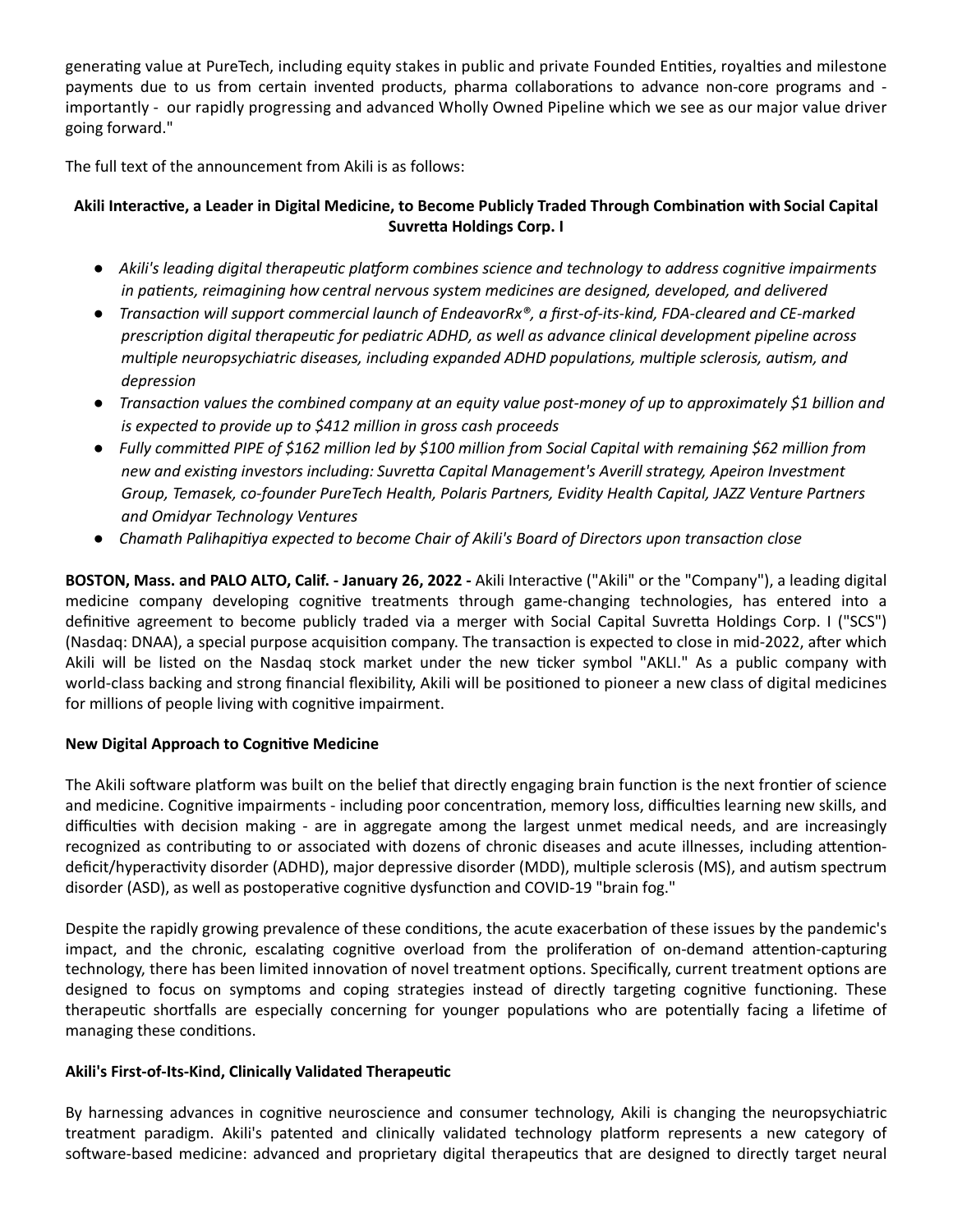physiology to better serve the needs of patients and their families.

Akili's core therapeutic engine, the Selective Stimulus Management Engine (SSME<sup>TM</sup>), is specifically designed to target and activate neural systems involved in attentional control. This core platform has the potential to be applied across a diverse set of indications within psychiatry and neurology. Backed by robust clinical research, Akili's treatments are delivered to patients through engaging interactive mobile games, personalized to each individual and built to feel like high-end entertainment products.

The SSME<sup>TM</sup> technology has already demonstrated proof-of-concept in controlled trials targeting attention and cognitive dysfunction in ADHD, ASD, MS, and MDD. Built on the SSME<sup>TM</sup> technology, Akili developed EndeavorRx<sup>®</sup>, the first-ever FDA-cleared prescription video game and the first-ever FDA-cleared commercial product indicated to improve attention function in children between the ages of 8 to 12 years with primarily inattentive or combined-type ADHD (see full indication below).

# **Key Investment Highlights:**

- **Patented and clinically validated technology platform.** Developed with the collaboration of cognitive neuroscientists and mobile game developers, Akili's proprietary technology is designed to target key neural systems underlying specific cognitive functions through adaptable, personalized closed-loop algorithms. The technology is clinically validated, using recognized endpoints, and delivered through smartphones or other mobile devices.
- **•** First-and-only FDA-cleared video game-based digital therapeutic. Anticipated to launch in the second half of 2022, EndeavorRx® is the first and only prescription video game treatment with FDA clearance and a CE mark (designaƟng it has met European health, safety, performance, and environmental requirements) in pediatric ADHD. EndeavorRx® has been validated through multiple clinical trials, including large randomized, controlled trials demonstrating improved patient outcomes.
- **Large and growing market opportunity.** Tens of millions of people worldwide live with cognitive health issues, and many are actively searching for better solutions. With EndeavorRx®, Akili is initially targeting the approximately \$10 billion U.S. ADHD market. EndeavorRx® will first launch for the FDA-cleared 8 to 12-year-old pediatric population. Akili is also seeking to expand into other U.S. ADHD populations, including younger children (3 to 7 years old), teens, and adults, while simultaneously working with a partner to gain approval as a treatment for pediatric ADHD in Japan.
- **Strong clinical rigor.** Akili has completed 20 clinical trials across 2,900 patients and nine disease populations. In addition, Akili's clinical studies and data have been published in 16 leading peer-reviewed journals.
- **Robust research and clinical pipeline.** Akili has a strong development pipeline, initially focused on treatments for cognitive impairments across nine patient populations. In addition, Akili is progressing early discovery for two new platform technologies to address additional cognitive impairments and facilitate broader reach across disease spectrums. Akili is poised to begin pivotal studies in multiple indications where proofof-concept has been achieved, including additional ADHD populations, ASD, MS, and MDD.

## **Management Comments**

**Eddie Martucci, Chief Executive Officer of Akili, said:** "This transaction represents the next step in our journey to become the world's leading digital medicine company directly targeting neurological function. Over the past 10 years, we have created a platform representing a new era of cognitive medicine, driven by our fundamental focus on patients, advanced science and proprietary technology, and the mission-driven hard work of our entire team. We believe medicine now can be both effective *and* engaging. Social Capital Suvretta shares our vision for the future, and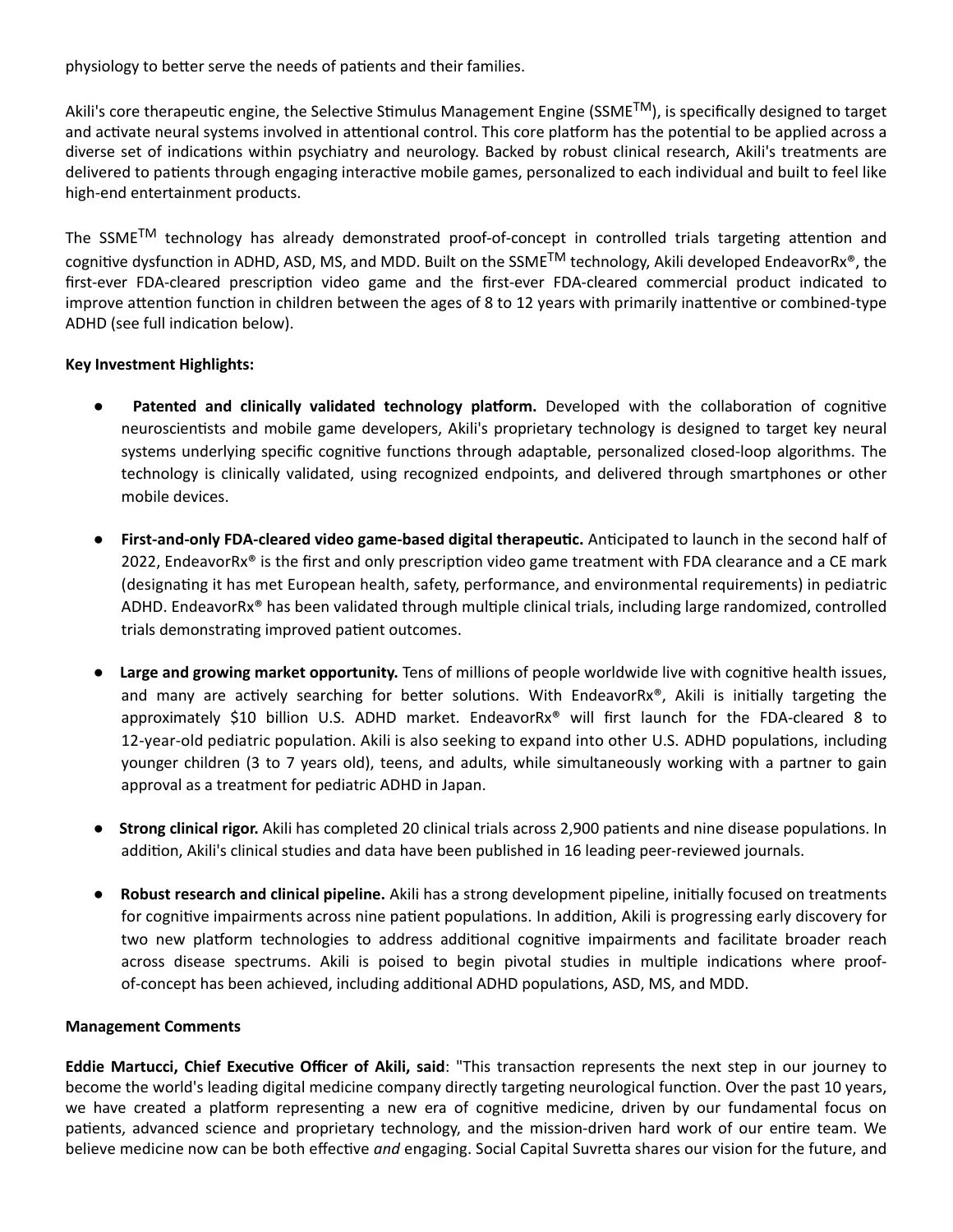we look forward to applying our combined experience as we drive the commercialization of our platform and advance our deep pipeline of prescription digital therapeutics to help people living with cognitive impairments across the globe."

**Chamath PalihapiƟya, Founder and CEO of Social Capital and Chairman and CEO of SCS, commented**: "Akili is taking a new approach to cognitive science - using software to target our underlying cognitive function and creating an entirely new class of medicine as a byproduct. With its first-ever, clinically validated digital therapeutic (EndeavorRx<sup>®</sup>), Akili has the unique opportunity to change how we treat pediatric ADHD. They have also laid the groundwork to treat a wide range of other cognitive issues affecting tens of millions of people around the world."

**Kishen Mehta, Porƞolio Manager of the Averill strategy at SuvreƩa Capital Management and President of SCS, said**: "Akili has created a unique disease-agnostic technology platform with an advanced pipeline of product candidates across multiple indications where proof-of-concept has already been achieved. The Company is leading the advancement of digital cognitive therapies with an FDA-cleared product already on the market, and we believe Akili has only just scratched the surface of this new and exciting field of medicine. We look forward to working with Akili to accelerate the Company's growth and allow it to continue developing treatment options for the hundreds of millions of people living with cognitive impairments."

## **Transaction Overview**

The transaction implies a post-money equity value of the combined company of up to approximately \$1 billion and is expected to deliver up to \$412 million in gross cash proceeds to the Company, including the contribution of up to \$250 million of cash held in SCS's trust account and \$162 million from PIPE investors at \$10 per share. All references to available cash from the trust account and retained transaction proceeds are subject to any redemptions by the public shareholders of SCS and payment of transaction expenses. Akili plans to use the net proceeds to help fund the Company's go-to-market strategy, to further advance its pipeline of prescription digital therapeutics targeting a range of chronic and acute cognitive disorders, and for other general corporate purposes.

Existing Akili shareholders will roll 100% of their equity into the combined company and will be eligible to receive additional SCS shares pursuant to an earnout based on the combined company's future stock performance.

Chamath Palihapitiya is expected to join Akili's board of directors as chair, upon the close of the transaction.

The proposed business combination, which has been unanimously approved by the boards of directors of both Akili and SCS, is expected to close in mid-2022, subject to approval by SCS's and Akili's shareholders, regulatory approvals, and other customary closing conditions.

## **Advisors**

Morgan Stanley & Co. LLC ("Morgan Stanley") and Cowen and Company, LLC ("Cowen") are serving as financial advisors to Akili. Morgan Stanley, Credit Suisse, and Cowen are serving as co-placement agents to SCS with respect to the portion of the PIPE financing raised from non-insider qualified institutional buyers and institutional accredited investors. Morgan Stanley, Credit Suisse, and Cowen are not acting as agents or participating in any role with respect to, and will not earn any fees from, the portion of the PIPE financing raised from insiders and individual investors. Credit Suisse and Cowen are serving as capital markets advisors to Akili. BofA Securities, Inc. is acting as capital markets advisor to SCS.

Goodwin Procter LLP is serving as legal counsel to Akili. Wachtell, Lipton, Rosen & Katz is serving as legal counsel to SCS. Skadden, Arps, Slate, Meagher & Flom LLP is serving as legal advisor to the PIPE placement agents.

## **Conference Call Information**

A presentation made by the management teams each of Akili and SCS regarding the transaction will be available at https://event.on24.com/wcc/r/3621898/2B6B29D03ADCC3D4AD26E9082AE8ADA1 at 8:00 AM ET.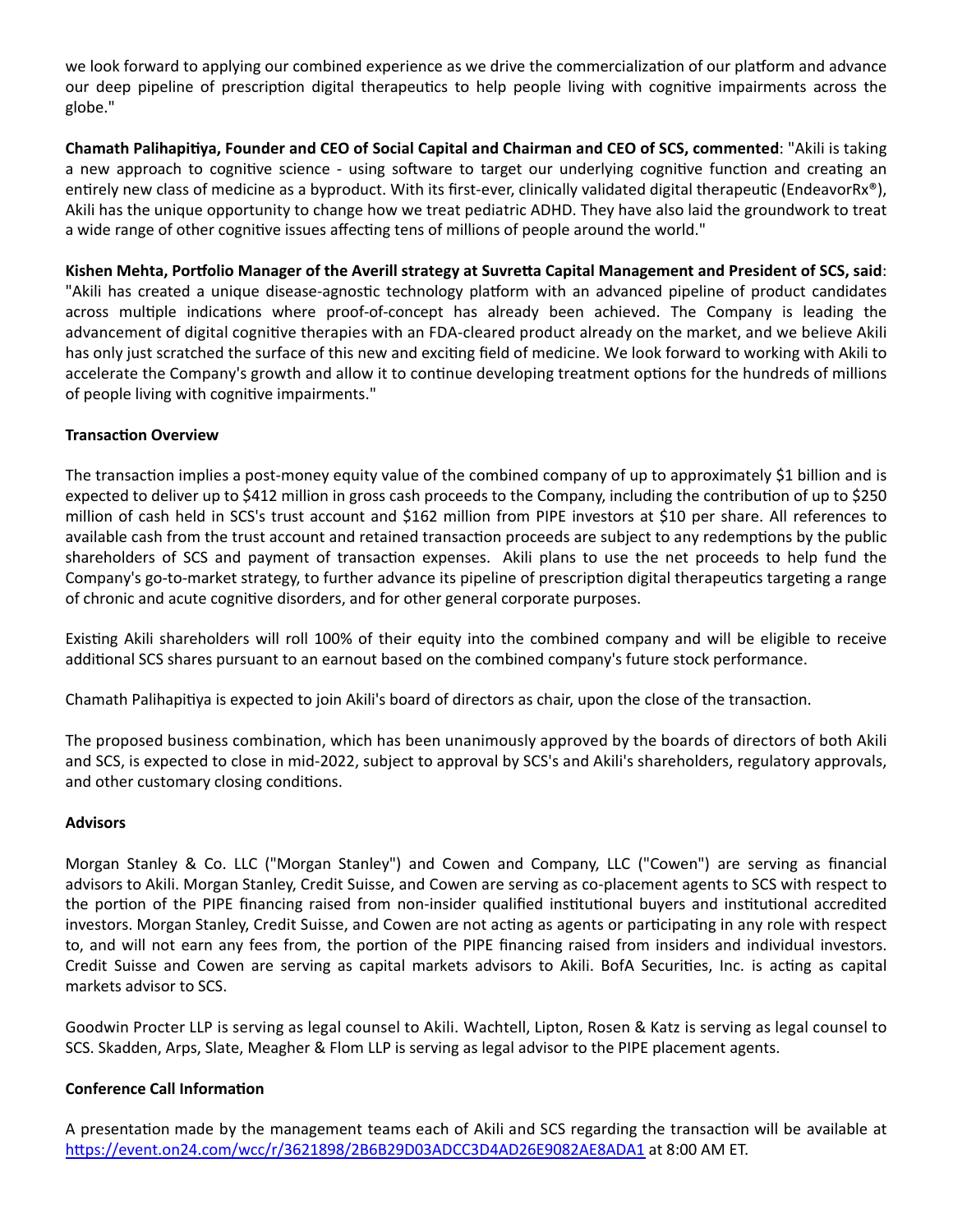Additional information about the proposed transaction, including an investor presentation, will be provided in a Current Report on Form 8-K to be filed by SCS with the Securities and Exchange Commission and available at [www.sec.gov.](http://www.sec.gov/)

#### **EndeavorRx® IndicaƟon and Overview**

EndeavorRx® is the first-and-only FDA-cleared treatment delivered through a video game experience. EndeavorRx® is indicated to improve attention function as measured by computer-based testing in children ages 8 to 12 years old with primarily inattentive or combined-type ADHD, who have a demonstrated attention issue. Patients who engage with EndeavorRx<sup>®</sup> demonstrate improvements in a digitally assessed measure Test of Variables of Attention (TOVA®) of sustained and selective attention and may not display benefits in typical behavioral symptoms, such as hyperactivity. EndeavorRx<sup>®</sup> should be considered for use as part of a therapeutic program that may include clinician-directed therapy, medication, and/or educational programs, which further address symptoms of the disorder. EndeavorRx® is available by prescription only. It is not intended to be used as a stand-alone therapeutic and is not a substitution for a child's medication. The most common side effect observed in children in EndeavorRx®'s clinical trial was a feeling of frustration, as the game can be quite challenging at times. No serious adverse events were associated with its use. EndeavorRx® is recommended to be used for approximately 25 minutes a day, 5 days a week, over initially at least 4 consecutive weeks, or as recommended by your child's health care provider. To learn more about EndeavorRx®, please visi[t EndeavorRx.com.](https://www.endeavorrx.com/)

## **About Akili**

Akili is pioneering the development of game-changing technologies to usher in a new era of cognitive medicine. Focused on delivering cutting-edge digital diagnostics, treatments and monitors for cognitive impairments across disease and disorders, Akili is combining scientific and clinical rigor with the ingenuity of the tech and entertainment industries and challenging the status quo of medicine. Akili's treatments are designed to directly activate the networks in the brain responsible for cognitive function and have been rigorously tested in extensive clinical studies, including prospective randomized, controlled trials. Driven by Akili's belief that effective medicine can also be fun and engaging, Akili's products are delivered through captivating action video game experiences. For more information, please visit www.akiliinteractive.com.

## **About Social Capital**

At Social Capital, we make big bets on transformational ideas, technology, and people. We strategically invest in smart, profit-minded opportunities and forward-thinking social investments that have the potential to shape a better future. We do this from a balance sheet of permanent capital to support entrepreneurship at all stages. This allows us more flexibility to double down on our convictions, without the limitations of traditional fund structures, and gives founders the runway and resources necessary to succeed. We believe in the outsized potential of for-profit businesses to drive impact in the world. We aim to set a new standard for what capitalism can be. To learn more about Social Capital, visit https://www.socialcapital.com/

## **About Social Capital SuvreƩa Holdings Corp I**

Social Capital Suvretta Holdings Corp. I is led by Chamath Palihapitiya and Kishen Mehta and is a blank check company formed for the purpose of effecting a merger, amalgamation, share exchange, asset acquisition, share purchase, reorganization or similar business combination with one or more businesses. The company is focused on businesses operaƟng in the biotechnology industry and within the neurology subsector. To learn more about Social Capital Suvretta Holdings, visit https://www.socialcapitalsuvrettaholdings.com/.

#### **AddiƟonal InformaƟon and Where to Find It**

In connection with the proposed transaction, SCS intends to file a registration statement on Form S-4 (as amended, the "Registration Statement") with the SEC, which will include a preliminary prospectus and proxy statement of SCS,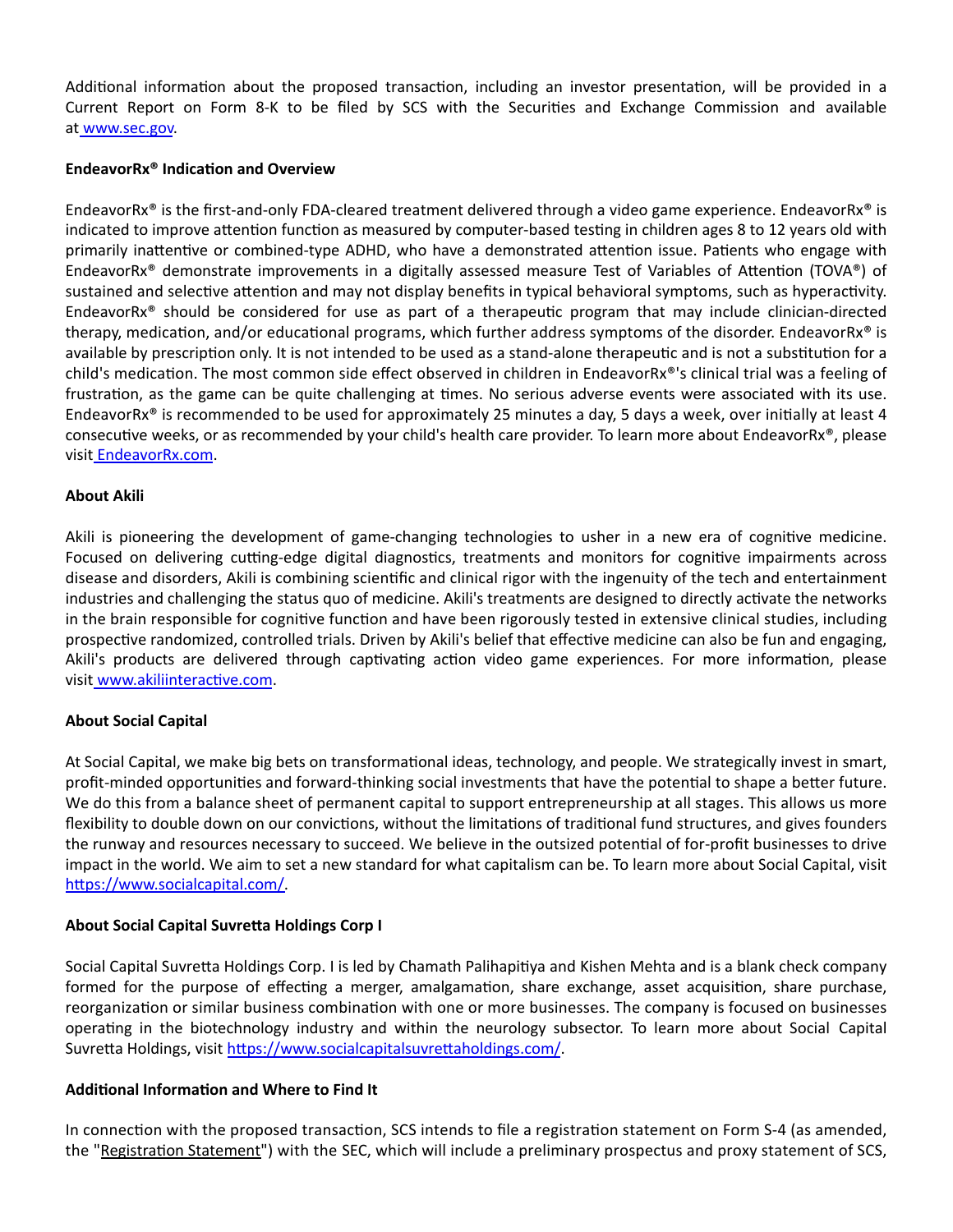referred to as a proxy statement/prospectus. Such documents are not currently available. When available, a final proxy statement/prospectus will be sent to all SCS shareholders. SCS will also file other documents regarding the proposed transaction with the SEC. SHAREHOLDERS OF SCS ARE ADVISED TO READ, WHEN AVAILABLE, THE REGISTRATION STATEMENT, THE PROXY STATEMENT/PROSPECTUS AND ALL OTHER RELEVANT DOCUMENTS FILED OR THAT WILL BE FILED WITH THE SEC IN CONNECTION WITH THE PROPOSED TRANSACTION AS THEY BECOME AVAILABLE BECAUSE THEY WILL CONTAIN IMPORTANT INFORMATION. Shareholders will be able to obtain free copies of the Registration Statement, the proxy statement/prospectus and all other relevant documents filed or that will be filed with the SEC by SCS (when available) through the website maintained by the SEC at http://www.sec.gov.

The documents filed by SCS with the SEC also may be obtained free of charge at SCS's website at https://socialcapitalsuvrettaholdings.com/dnaa or upon written request to 2850 W. Horizon Ridge Parkway, Suite 200, Henderson, NV 89052.

## **Participants in the Solicitation**

SCS and Akili and their respective directors and executive officers may be deemed to be participants in the solicitation of proxies from SCS's shareholders in connection with the proposed transaction. A list of the names of such directors and executive officers and information regarding their interests in the proposed transaction between Akili and SCS will be contained in the proxy statement/prospectus when available. You may obtain free copies of these documents as described in the preceding paragraph.

# **No Offer or Solicitation**

This communication shall not constitute a solicitation of a proxy, consent or authorization with respect to any securities or in respect of the proposed transaction. This communication shall not constitute an offer to sell or the solicitation of an offer to buy any securities, nor shall there be any sale of securities in any states or jurisdictions in which such offer, solicitation or sale would be unlawful prior to registration or qualification under the securities laws of such state or jurisdiction. No offering of securities shall be made except by means of a prospectus meeting the requirements of Section 10 of the Securities Act or an exemption therefrom. This press release may be deemed to be solicitation material in respect of the proposed transactions contemplated by the proposed business combination between Akili and SCS.

## **Forward-Looking Statements**

This communication may contain certain forward-looking statements within the meaning of the federal securities laws with respect to the proposed transaction between Akili and SCS. These forward-looking statements generally are identified by the words "believe," "project," "expect," "anticipate," "estimate," "intend," "strategy," "future," "opportunity," "plan," "may," "should," "will," "would," "will be," "will continue," "will likely result," and similar expressions. Forward-looking statements are predictions, projections and other statements about future events that are based on current expectations and assumptions and, as a result, are subject to risks and uncertainties. Many factors could cause actual future events to differ materially from the forward-looking statements in this communication, including but not limited to: (i) the risk that the proposed transaction may not be completed in a timely manner or at all, which may adversely affect the price of SCS's securities, (ii) the risk that the proposed transaction may not be completed by SCS's business combination deadline and the potential failure to obtain an extension of the business combination deadline if sought by SCS, (iii) the failure to satisfy the conditions to the consummation of the proposed transaction, including the adoption of the Merger Agreement by the shareholders of SCS and the satisfaction of the minimum cash condition, (iv) the lack of a third party valuation in determining whether or not to pursue the proposed transaction,  $(v)$  the inability to complete the PIPE Investment,  $(vi)$  the occurrence of any event, change or other circumstance that could give rise to the termination of the Merger Agreement, (vii) the effect of the announcement or pendency of the transaction on Akili's business relationships, operating results, and business generally, (viii) risks that the proposed transaction disrupts current plans and operations of Akili or diverts management's attention from Akili's ongoing business operations and potential difficulties in Akili employee retention as a result of the announcement and consummation of the proposed transaction, (ix) the outcome of any legal proceedings that may be instituted against Akili or against SCS related to the Merger Agreement or the proposed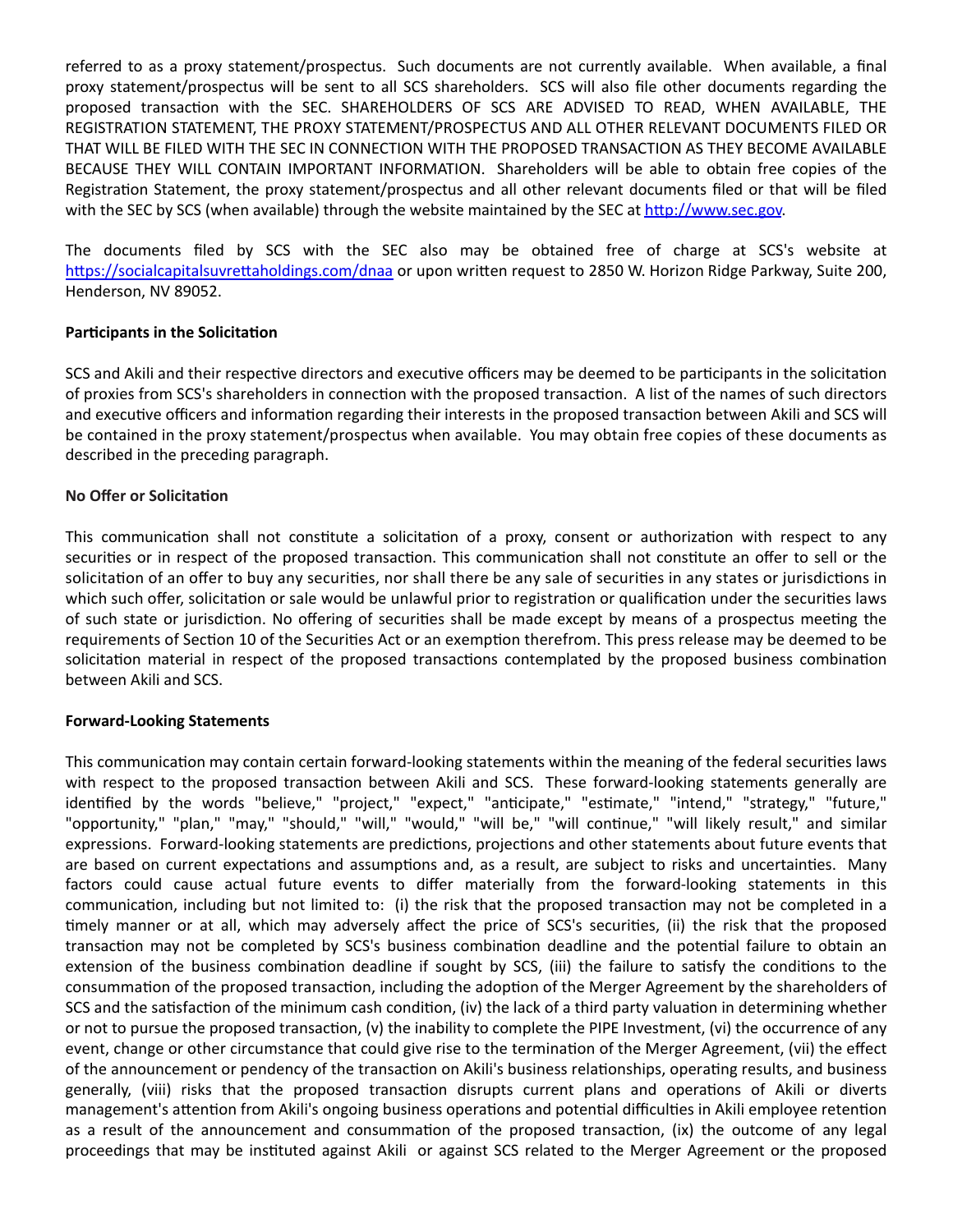transaction, (x) the ability to maintain the listing of SCS's securities on a national securities exchange, (xi) the price of SCS's securities may be volatile due to a variety of factors, including changes in the competitive and highly regulated industries in which SCS plans to operate or Akili operates, variations in operating performance across competitors, changes in laws and regulations affecting SCS's or Akili's business, and changes in the combined capital structure, (xii) the ability to implement business plans, forecasts, and other expectations after the completion of the proposed transaction, and identify and realize additional opportunities, (xiii) the ability of Akili to successfully commercialize EndeavorRx<sup>®</sup> and continue to advance its clinical development pipeline, (xiv) the ability to recognize the anticipated benefits of the proposed transaction, which may be affected by, among other things, competition, the ability of the combined company to grow and manage growth profitably, maintain relationships with customers and suppliers and retain its management and key employees, (xv) the evolution of the markets in which Akili competes, (xvi) the ability of Akili to defend its intellectual property and satisfy regulatory requirements, (xvii) the costs related to the proposed transaction, (xviii) the impact of the COVID-19 pandemic on Akili's business, (xix) Akili's expectations regarding its market opportunities and (xx) the risk of downturns and a changing regulatory landscape in the highly competitive industry in which Akili operates. The foregoing list of factors is not exhaustive. You should carefully consider the foregoing factors and the other risks and uncertainties described in the "Risk Factors" section of SCS's registration on Form S-1 (File Nos. 333-256723 and 333-257543), SCS's quarterly report on Form 10-Q for the quarter ended September 30, 2021 filed with the SEC on November 15, 2021, the Registration Statement on Form S-4 when available, including those under "Risk Factors" therein, and other documents filed by SCS from time to time with the SEC. These filings identify and address other important risks and uncertainties that could cause actual events and results to differ materially from those contained in the forward-looking statements. Forward-looking statements speak only as of the date they are made. Readers are cautioned not to put undue reliance on forward-looking statements, and Akili and SCS assume no obligation and do not intend to update or revise these forward-looking statements, whether as a result of new information, future events, or otherwise. Neither Akili nor SCS gives any assurance that either Akili or SCS, or the combined company, will achieve its expectations.

#### **About PureTech Health**

PureTech is a clinical-stage biotherapeutics company dedicated to discovering, developing and commercializing highly differentiated medicines for devastating diseases, including inflammatory, fibrotic and immunological conditions, intractable cancers, lymphatic and gastrointestinal diseases and neurological and neuropsychological disorders, among others. The Company has created a broad and deep pipeline through the expertise of its experienced research and development team and its extensive network of scientists, clinicians and industry leaders. This pipeline, which is being advanced both internally and through PureTech's Founded Entities, is comprised of 25 therapeutics and therapeutic candidates, including two that have received both U.S. FDA clearance and European marketing authorization, as of the date of PureTech's most recently filed Half Year Report and corresponding Form 6-K. All of the underlying programs and platforms that resulted in this pipeline of therapeutic candidates were initially identified or discovered and then advanced by the PureTech team through key validation points based on the Company's unique insights into the biology of the brain, immune and gut, or BIG, systems and the interface between those systems, referred to as the BIG Axis.

For more information, visit [www.puretechhealth.com o](http://www.puretechhealth.com/)r connect with us on Twitter @puretechh.

#### **Ownership Information**

PureTech's percentage ownership of Akili as of December 31, 2021 was approximately 22.3 percent on a diluted basis, prior to the transaction. This calculation of PureTech's holding includes issued and outstanding shares as well as options and warrants to purchase shares, but excludes unallocated shares authorized to be issued pursuant to equity incentive plans. PureTech's ownership of Akili will be updated following completion of the transaction.

#### **CauƟonary Note Regarding Forward-Looking Statements**

This press release contains statements that are or may be forward-looking statements within the meaning of the Private Securities Litigation Reform Act of 1995. All statements contained in this press release that do not relate to matters of historical fact should be considered forward-looking statements, including without limitation those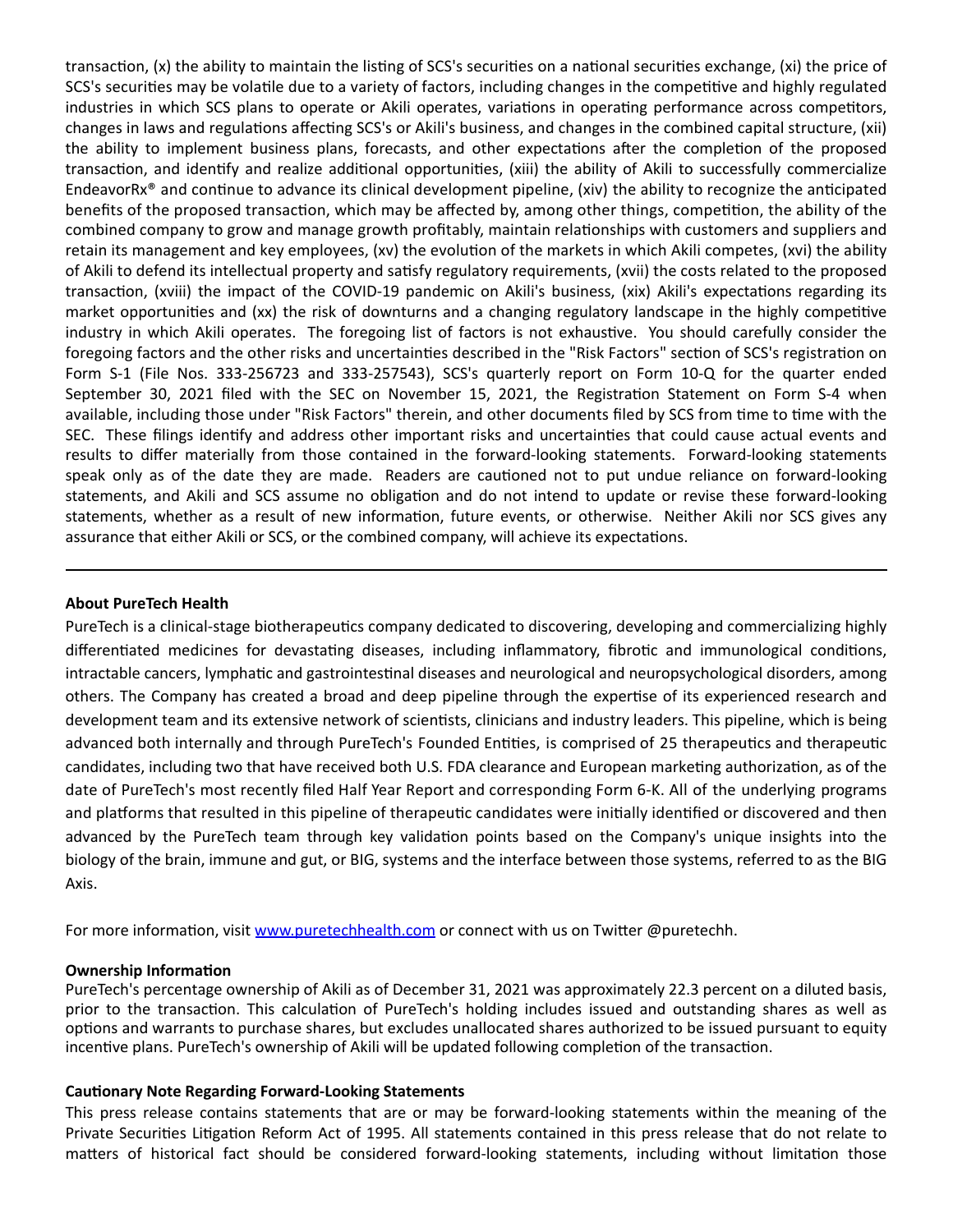statements that relate to expectations regarding Akili's merger with Social Capital Suvretta Holdings Corp. I (Nasdaq: DNAA) or matters related thereto, including expectations regarding the completion of the transaction and potential timing for the same, expectations regarding the use of proceeds from the merger transaction, expectations with respect to the commercial launch of EndeavorRx®, expectations with respect to Akili's future prospects, development plans, and strategies, the competitive environment in which Akili operates, PureTech's mechanisms for value generation, and PureTech's future prospects, value drivers, development plans, and strategies. The forward-looking statements are based on current expectations and are subject to known and unknown risks, uncertainties and other important factors that could cause actual results, performance and achievements to differ materially from current expectations, including, but not limited to, those risks, uncertainties and other important factors described under the caption "Risk Factors" in our Annual Report on Form 20-F for the year ended December 31, 2020 filed with the SEC and in our other regulatory filings. These forward-looking statements are based on assumptions regarding the present and future business strategies of the Company and the environment in which it will operate in the future. Each forward-looking statement speaks only as at the date of this press release. Except as required by law and regulatory requirements, we disclaim any obligation to update or revise these forward-looking statements, whether as a result of new information, future events or otherwise.

This announcement contains inside information for the purposes of Article 7 of Regulation (EU) 596/2014.

**Contact: PureTech** Public Relations publicrelations@puretechealth.com Investor Relations [IR@puretechhealth.com](mailto:IR@puretechhealth.com)

**EU Media** Ben Atwell, Rob Winder +44 (0) 20 3727 1000 ben.atwell@FTIconsulting.com

**U.S. Media** Nichole Sarkis +1 774 278 8273 nichole@tenbridgecommunications.com

This information is provided by RNS, the news service of the London Stock Exchange. RNS is approved by the Financial Conduct Authority to act as a Primary Information Provider in the United Kingdom. Terms and conditions relating to the use and distribution of this information may apply. For further information, please contact [rns@lseg.com](mailto:rns@lseg.com) or visit [www.rns.com.](http://www.rns.com/)

RNS may use your IP address to confirm compliance with the terms and conditions, to analyse how you engage with the information contained in this communication, and to share such analysis on an anonymised basis with others as part of our commercial services. For further information about how RNS and the London Stock Exchange use the